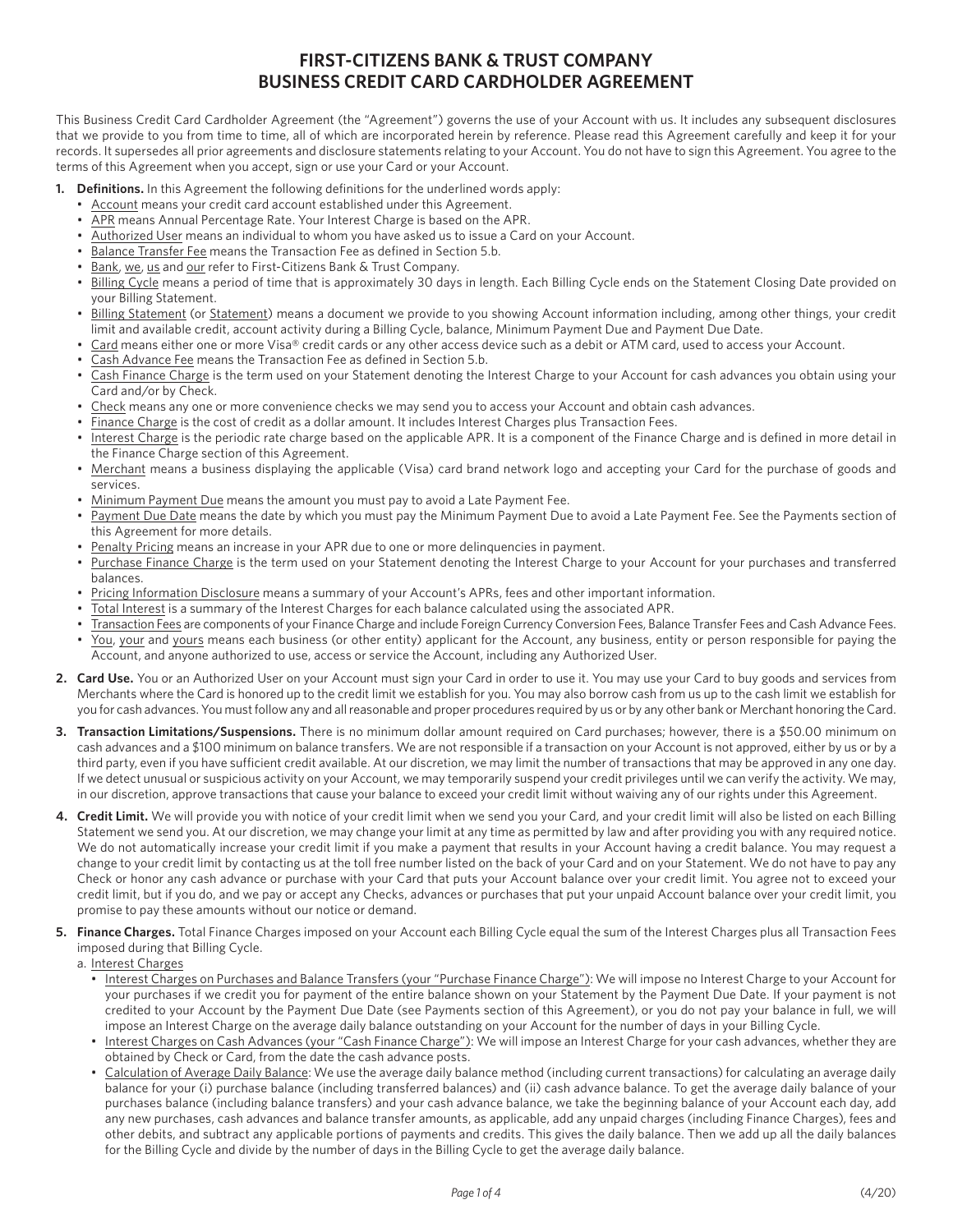- Calculation of Your Interest Charge: Your Interest Charge for the period is based on the applicable APR associated with each balance. We calculate Interest Charges separately for your purchase balance (including balance transfers) and your cash advance balance under each applicable APR. We list each Interest Charge (including the Purchase Finance Charge and the Cash Finance Charge) separately on your Statement. We compute each Interest Charge by:
	- (1) Taking each applicable APR and calculating the corresponding monthly periodic rate (the applicable APR divided by 12), and
- (2) Multiplying the average daily balance for each balance by the applicable monthly periodic rate to obtain your Total Interest for the period. • Minimum Interest Charge: The minimum Interest Charge, if any, imposed on your Account will be \$1.00. If your Account accrues less than \$1.00 in interest for any Billing Cycle, we will round the charge up to \$1.00.
- b. Transaction Fees: You will pay additional Finance Charges, called Transaction Fees, if incurred. A description and the amount of each of these fees is included below. In the first Billing Cycle in which a Transaction Fee is posted, the Transaction Fee may cause the APR shown on your Statement for that Billing Cycle to exceed the nominal APR.
	- Foreign Transaction Fee. Visa International, as applicable, will convert any charges you incur in currency other than U.S. dollars into a U.S. dollar amount under the currency conversion procedures set forth in their respective Operating Regulations in effect at the time the transaction is processed. The non-U.S. dollar transaction amount is converted into a U.S. dollar amount by multiplying the transaction amount in the non-U.S. dollar currency by a currency conversion or exchange rate. The currency conversion rate is either (i) a government-mandated rate in effect for the applicable processing date; or, (ii) for Visa, a rate selected by Visa from the range of rates available in wholesale currency markets for the applicable central processing date, which rate may vary from the rate Visa itself receives. The currency conversion rate is determined as of the date the transaction is processed and may differ from the rate in effect on the date the transaction occurred or posted to your account. Visa charges us, as the processing bank, a percentage of the transaction amount. **For Base Rewards Tier: None and for all others see the Pricing Information disclosure for the amount of the fee.**
	- Cash Advance Fee. We charge you a fee for cash advances you make ("Cash Advance Fee"). For purposes of the imposition of a Cash Advance Fee, the term "cash advance" means a cash advance loan made to you or on your behalf through the use of a Card, but does not include purchases, the use of Checks, or balance transfers to your Account from credit card accounts you maintained at other financial institutions. **See the Pricing Information disclosure for the amount of the fee.**
	- Balance Transfer Fee. We charge you a fee for balance transfers you make ("Balance Transfer Fee"). For purposes of the imposition of a Balance Transfer Fee, the term "balance transfer" means a transfer of outstanding balances from other credit cards to your Account. **See the Pricing Information disclosure for the amount of the fee.**
- **6. Rates.** Your APR and corresponding monthly periodic rate are based on the highest prime rate as published in the Money Rates table of The Wall Street Journal on the last business day of the preceding calendar month (the "Prime Rate"). These rates are subject to increase (or decrease) monthly if the Prime Rate increases (or decreases). Your monthly periodic rate will be determined by dividing the APR by 12. An increase in the Prime Rate will cause the APR to increase and will result in an increase in the amount of the Interest Charge. This may cause an increase in the Minimum Payment Due or cause a smaller amount of the Minimum Payment Due amount to be applied to principal.
	- a. Penalty Rate on Delinquent Account: This penalty rate will remain in effect until your Account is in a non-delinquent status for three consecutive Billing Cycles, at which time your APR will revert back to the standard APR for your account type.
	- b. Unpaid Charges: On a monthly basis, unpaid Finance Charges and other unpaid charges will be consolidated into your Account balance. In this way, unpaid Finance Charges and other unpaid charges from prior Billing Cycles will be subject to, and included in, the calculation of the new Finance Charge.
- **7. Fees.** You agree to pay the following fees, if incurred:
	- Annual Fee: **None.**
	- Expedited Card Fee (for requests for expedited delivery of Cards): **\$35.**
	- Document Fee (for duplicate copies of Statements and copies of charge slips or other documents not requested in connection with a billing error): **\$10** per Statement or item.
	- Expedited Delivery of Payment Fees (for rush payments):
		- The fee to make an expedited payment through Western Union® Speedpay® Bill Payment Service (or similar service provider) will be disclosed to you at the time you initiate payment through a Bank Customer Care representative.
		- The fee to make a payment transfer from one of your Bank checking or savings accounts with the assistance of a Bank Customer Care Center representative: **\$3.50.**
		- Over-the-Credit-Limit Fee: In each Billing Cycle that your Account balance exceeds your credit limit by 2% or more. If your Account remains over your credit limit in subsequent Billing Cycles, an additional Over-the-Credit Limit Fee will be imposed on the billing date. **See the Pricing Information disclosure for the amount of the fee.**
- 8. Billing Statement and Notification of Billing Errors. We will send you a periodic Billing Statement every month. It is your responsibility to review the Statement and notify us promptly of any charge or item you believe to be in error or subject to dispute. If you do not notify us of any disputed items within sixty (60) days after the date we send you the Statement on which the error first appears, the item(s) will be conclusively deemed as correct to the extent permitted by law. Disputed items may be included in our calculation of your Minimum Payment Due, unless and until we determine that you are not liable for the charge. You will not receive any cancelled Checks with your Statements; however, you may obtain a photocopy of an electronic image of any Check we have in our records that you request. You may be required to pay a Document Fee for such copies. (See Fees section of this Agreement for amount of fee).

## **9. Payments.**

- a. Crediting Your Payment: Payments must be made to us in U.S. dollars from a U.S. deposit account and otherwise be acceptable to us. We do not accept cash payments through the mail. We will credit your payment to your Account on the date we "receive it" as follows:
	- If you make your payment *in person* at one of our branches on a Bank business day (any day except Saturday, Sunday or a bank holiday), we will credit your payment on that day if we receive your payment prior to branch closing and you provide the remittance portion of your Statement with your payment. Otherwise, crediting of your payment will be delayed.
	- If you make your payment *by mail*, we must receive it at the specific address we publish on your Statement. The remittance portion of your Statement must be included with the payment. Otherwise, our receipt and crediting of your payment will be delayed.
	- If you make your payment at *one of our ATMs* on a Bank business day, we will credit your payment on that day if you make the payment prior to the ATM cutoff time for that ATM.
	- If you make your payment via *an electronic transfer* (ACH transfer, bill pay, transfer from another account, etc.), we will credit your payment on the day that it posts to your Account.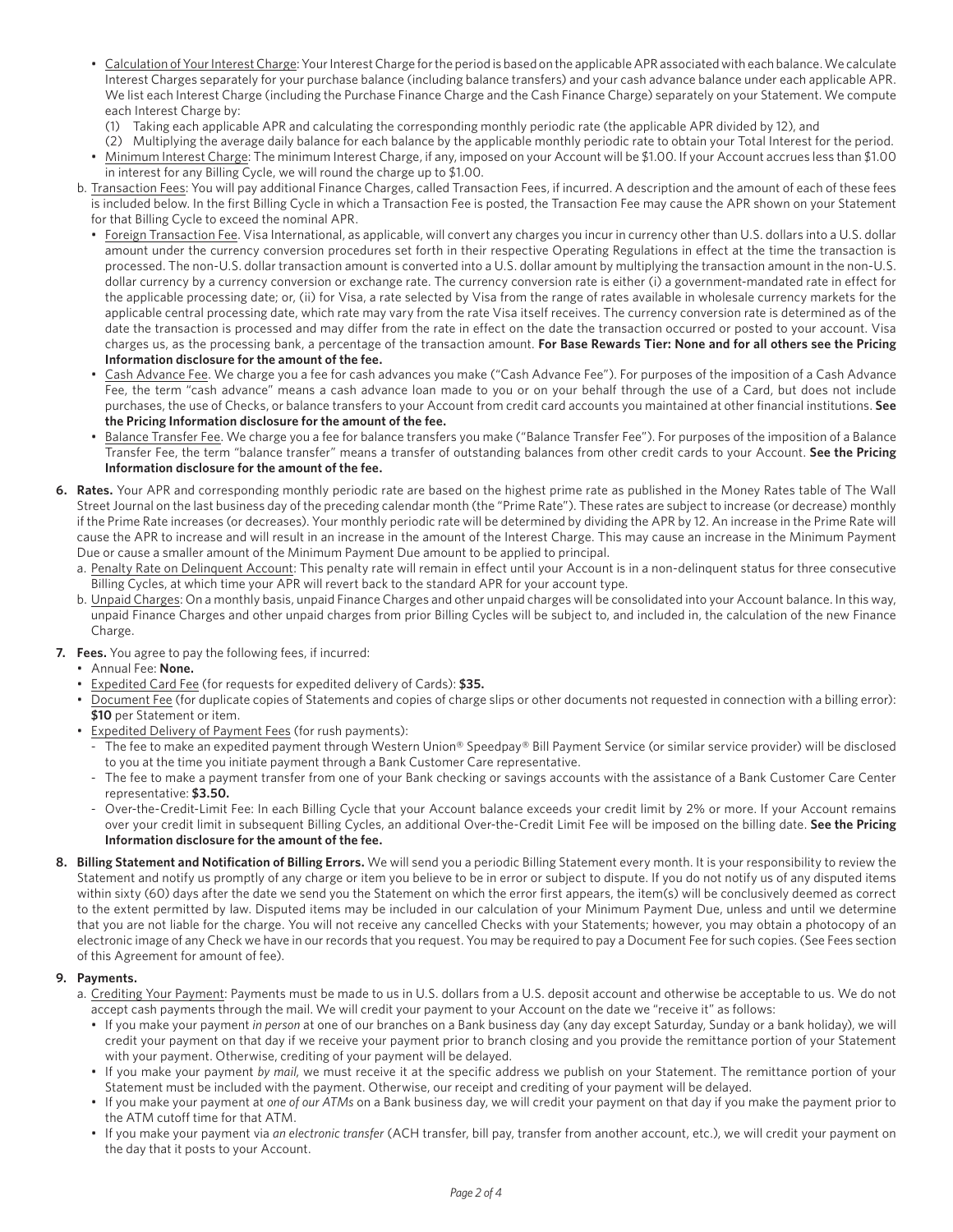- If our crediting of your payment is delayed because your payment is mailed to the wrong address, does not meet our branch or ATM cutoff time, or does not include the remittance portion of your Statement (when applicable), we will generally credit your payment to your Account the next Bank business day, but no later than 5 days after we receive it.
- We may delay posting all or a portion of your payment until it is honored by the paying bank.
- b. Minimum Payment Due: Your Minimum Payment Due is listed on your Statement and equals the greater of:
- $510$
- 5% of the balance on the Account, or
- the sum of: (A) 1% of the balance on the Account, (B) Finance Charges accrued since the last Billing Cycle (including, but not limited to, Cash Advance Fees), and (C) any Late Payment Fees, Over-the-Credit-Limit Fees, Returned Payment Fees, and any annual charges (if applicable) that have posted to your Account since the last Billing Cycle. If you pay more than the Minimum Payment Due during any particular Billing Cycle, you are still required to pay the Minimum Payment Due in subsequent Billing Cycles.
- c. Application of Payments: We apply all payments first to Finance Charges, then to other charges, then to the unpaid balance of cash advances, and lastly to the unpaid balance of purchases. We may, but are not required to, allow you to skip making a minimum monthly payment in certain Billing Cycles (a "Payment Holiday"). If you accept a Payment Holiday, we will continue to apply Finance Charges to your Account, but we will not impose a Late Payment Fee for that Billing Cycle. For the Billing Cycle following a Payment Holiday, all credit terms disclosed herein (including minimum payment requirements and applicable late payment fees) will again apply.
- will charge you a Late Payment Fee. **See the Pricing Information disclosure for the amount of the fee.** d. Late Payment Fee: If payment of the Minimum Payment Due amount on your Account is not credited to your Account by Payment Due Date, we
- for any reason even if that institution later pays it. See the Pricing Information disclosure for the amount of the fee. e. Returned Payment Fee: We will charge you a Returned Payment Fee any time any payment you make to us is not paid by your financial institution
- **10. Ownership of Checks and Cards.** Cards are issued by, and are the property of, First-Citizens Bank & Trust Company. Cards and related Checks remain our property at all times and may be repossessed by us at any time. We may refuse to issue or reissue you a Card or Checks, revoke your Card or limit Card use, and/or revoke your privileges relating to the use of Checks, without your knowledge and without notice to you. If we revoke your Card or withdraw your privilege to use any Checks, and you become aware of such revocations/withdrawal, you must surrender to us or our agent the Card, the Checks, and any other cards or devices that may be used to access the Account. You must not use any expired, revoked or otherwise invalid Card or Checks to obtain, or attempt to obtain, credit. You must not use the Card and/or the Account for any illegal transactions.
- **11. Responsibility for Charges to Your Account.** We may charge your Account for any transaction authorized either by you or by any Authorized User. Valid authorization for a transaction may be given (i) in writing (e.g., by signing a sales slip or cash advance slip), (ii) verbally (e.g., by telephone), or (iii) electronically (e.g., over the Internet). If you or any Authorized User gives your Account number to any third party who uses that information to initiate a charge against your Account, we will consider the transaction authorized by you.
- 12. Refusal to Honor Card or Checks; Adjustments. We are not responsible if a Merchant refuses to honor your Card or Checks. If your Account requires an adjustment for goods or services purchased (a return), we will make the adjustment only to your Account and only upon our receipt of a properly an adjustment for goods or services purchased (a return), we will make the adjustment only to your Account and only upon our receipt of a properly<br>executed credit slip. You agree not to accept any cash refunds with respect executed credit slip. You agree not to accept any cash refunds with respect to any adjustments for goods or services purchased.
- in the rewards program is governed by the terms of the Rewards Program Rules.

## **14. Default.**

- a. Each of the following shall constitute an event of default:
	- Your failure to make any payment when due and payable.
	- Your failure to comply with any provision of this Agreement or any other agreement relating to other cards or devices that access your Account.
	- Your death or insolvency, or your making an assignment for the benefit of creditors.
	- The filing of a petition or commencement of any other proceeding under any bankruptcy, insolvency or receivership law by or against you.
	- Issuance of any writ, order or notice of attachment, levy or garnishment against you or any of your property, assets or income.
	- The occurrence of any event that gives us reason to believe that your ability to pay us on time has been impaired, or that you may use your Card or Checks improperly.
- b. Our rights in the event of default: We may, at our option, and after giving you all legally required notices and right to cure, declare all amounts you owe us immediately due and payable with interest at the rate provided in this Agreement. If this occurs, you agree to pay us, all costs of collection we are permitted by applicable law to charge you, including, without limitation, reasonable attorneys' fees and expenses. Any such attorneys' fees shall be added to the unpaid balance on your Account and interest will be charged on the amount at the rate provided in this Agreement. We have the right to cancel this Agreement and take immediate possession of all Cards and Checks.
- 15. Investigating Credit; Reporting Credit History. You authorize us at any time we believe is appropriate to obtain or conduct whatever credit investigation financial information. You also authorize us to report information about your Account to credit reporting agencies, and share your credit experience, including we feel is needed to evaluate your credit, personal or financial standing and/ or employment. Upon our request, you agree to provide us with your current information on late payments, missed payments, or other defaults on your Account, with credit reporting agencies, creditors and any other parties. This information may be reflected in your credit report. (For purposes of this paragraph, "you" and "your" also include all owners and principals of the applicant.)
- **16. Contacting You**: To the extent permitted by applicable law, you expressly authorize us, our affiliates, our agents, and any independent contractors we hire to contact you in person or by using an automated device or prerecorded messaging system or any other way at any telephone number or other electronic device or devices we or our affiliates or agents believe will or may connect us/ them with you including, but not limited to (i) cell phone numbers you have given to us or we may acquire by any other means, (ii) text messaging, (iii) email, or (iv) facsimile.
- 17. Lost/Stolen Cards or Checks. You agree to notify us immediately if you discover that any Card or Check is lost, stolen or used in an unauthorized manner. You also agree to give us your complete cooperation in our attempts to recover from unauthorized Card or Check users and to assist us in the prosecution of such persons.
- **18. Cancellation.** You may cancel this Agreement at any time by notifying us in writing and returning to us any and all Cards and/or Checks we have provided to you. We may also cancel this Agreement at any time without notice except when prohibited by law. In either case, you remain liable for and must continue to pay all amounts you owe on your Account in accordance with the terms contained in this Agreement. Cards are issued to you (or your employees, agents or representatives), in the aggregate, for use by you and your employees, agents or representatives, you agree to be responsible for all credit obtained through purchases, cash advances or otherwise by unauthorized use of the Card, whether such unauthorized use is made by an employee or agent or other known person or as a result of loss, theft or otherwise.